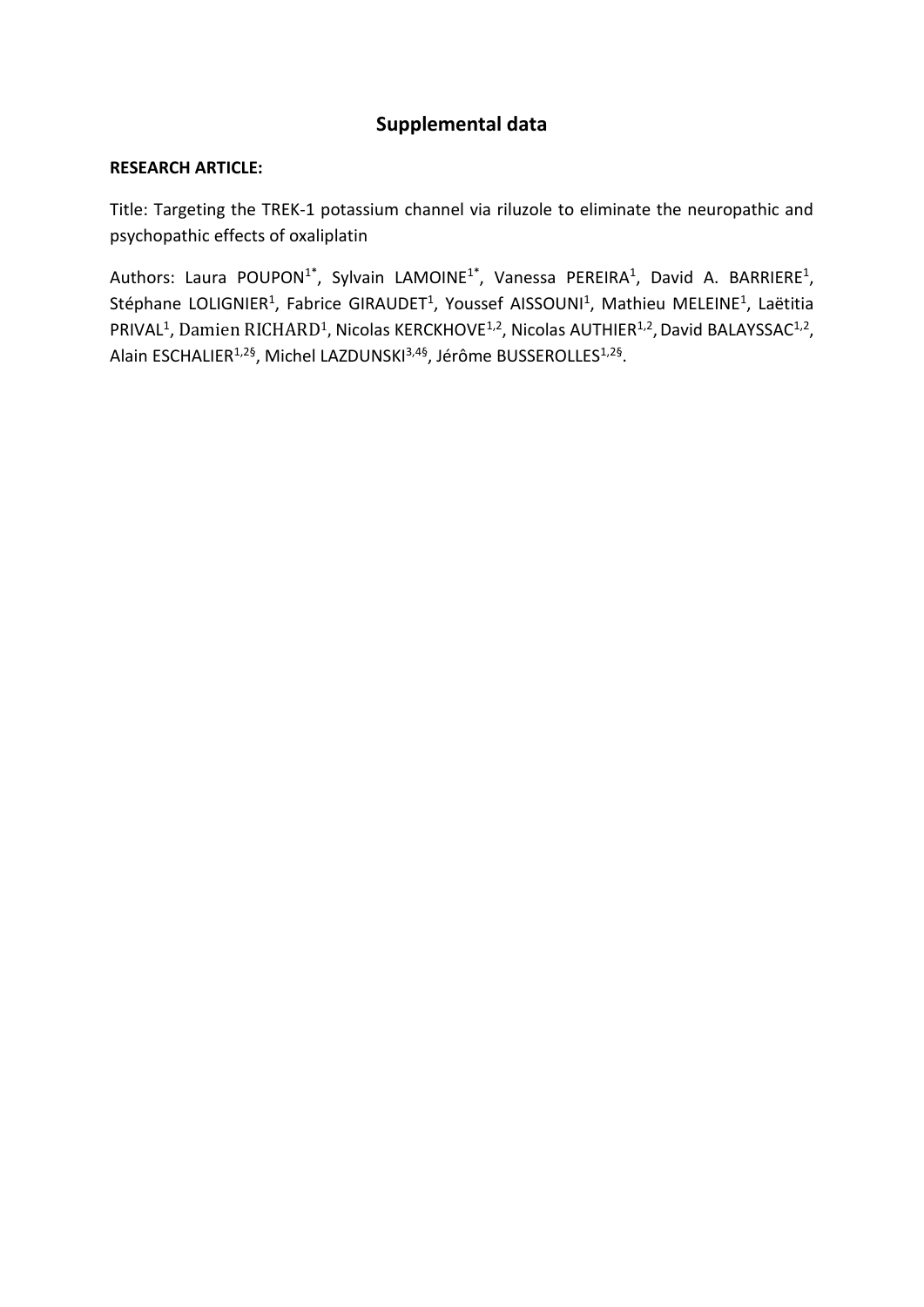

## **Suppl. Data 1**

Supplementary data 1: **Riluzole causes an analgesic effect that involves TREK-1 channel action in naive mice.** After baseline latency recordings, kinetics of the antinociceptive effect of riluzole (7.5 mg/kg, i.p.) were assessed in mice deleted or not for TREK-1 or triple TREK-1/TREK-2/TRAAK channels using the tail immersion test (10°C). Mice were injected either with riluzole (7.5 mg/kg, i.p.) or saline (NaCl 0.9%). Pre- and post- (15, 30, 45, 60 and 90 min after) treatment withdrawal latencies were measured. Data are represented as the time-course of withdrawal latencies (n=9-10 per group). Statistical analysis was performed using a two-way repeated measure analysis of variance (RM ANOVA), detailed in Table1, and a Bonferroni post hoc test; \*\*\*, *p* < 0.001, TREK-1 +/+ vehicle *versus* TREK-1 +/+ riluzole.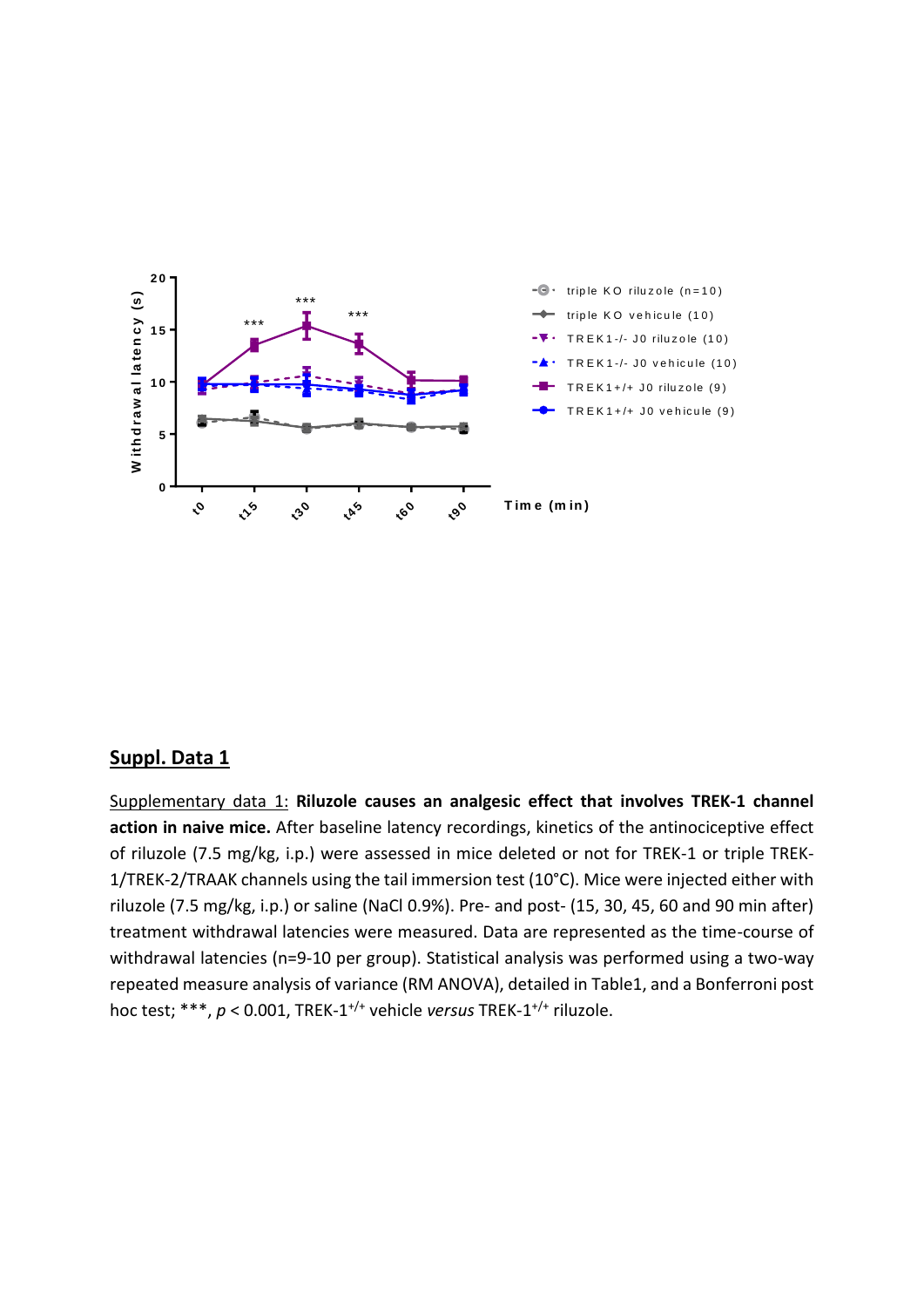



Supplementary data 2: Blood concentration assessment of riluzole (A) and mice monitoring during chronic oxaliplatin-induced neuropathy development (B-C). (**A**) Riluzole trough concentration obtained at day 28 (51.5 +/- 7.8 ng/mL), while it was undetectable in the vehicle group (detection limit 5ng/mL), n = 7 per group. Mice body weight (**B**) and temperature (**C**) were monitored weekly until day 28. Oxaliplatin treatment slowed down the normal growth of the animals. However, neither oxaliplatin nor riluzole led to significant animal weight loss (B) or to temperature changes (C) along the experiment. Values are mean ± SEM (n= 5-10 per group). Statistical analysis was performed using a two-way repeated measure analysis of variance (RM ANOVA), detailed in Table 1, and a Bonferroni post hoc test. \*, *p* < 0.05, \*\*, *p* < 0.01, \*\*\*, *p* < 0.001, vehicle *versus* oxaliplatin; ¤, *p* < 0.05, ¤¤, *p* < 0.01, ¤¤¤, *p* < 0.001, oxaliplatin *versus* oxaliplatin + riluzole.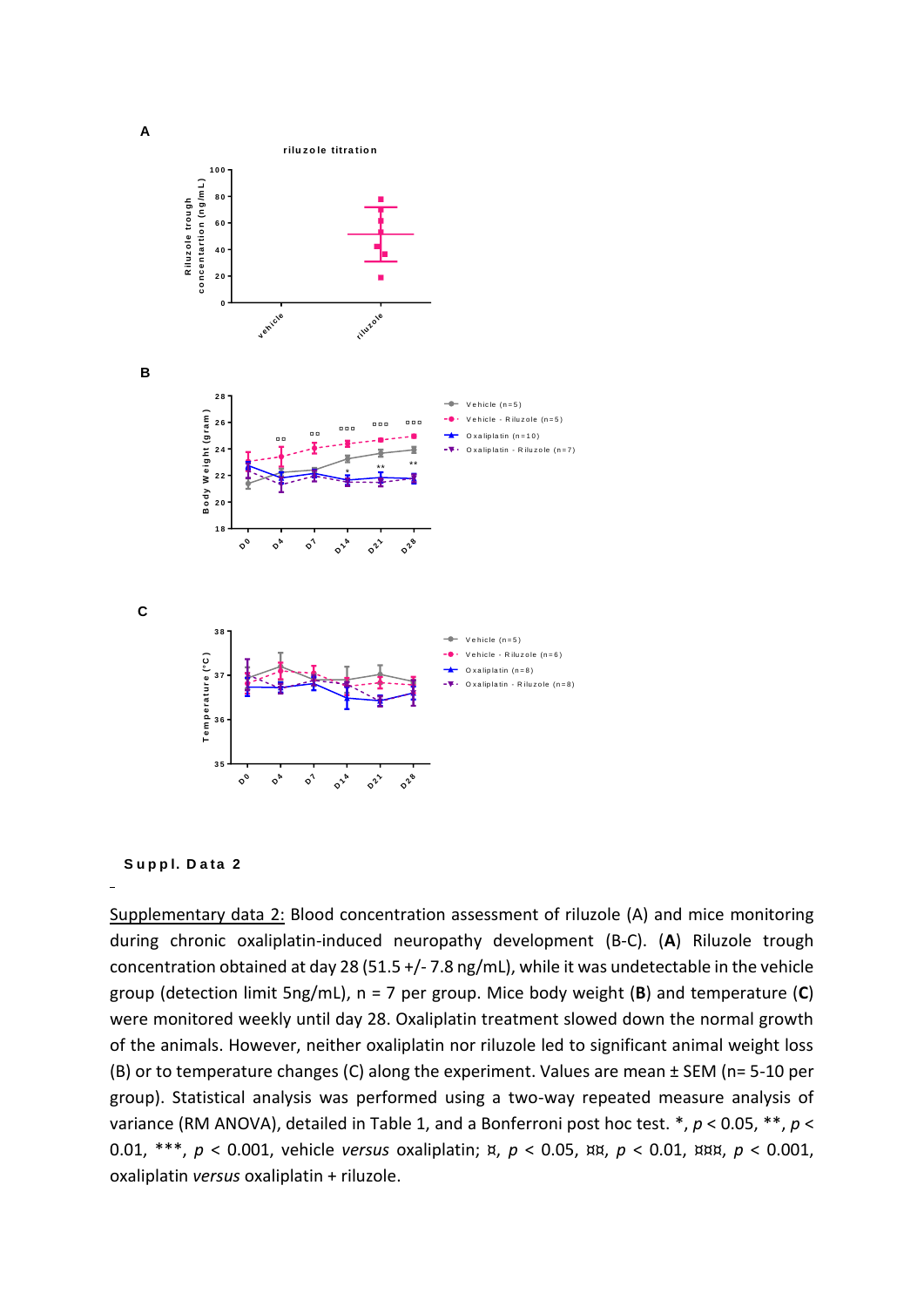

#### **S <sup>u</sup> p p l. D <sup>a</sup> ta 3**

Supplementary data 3: Spadine significantly prevented riluzole-induced analgesic effect in oxaliplatin + 5FU-treated C57Bl6/JRj mice. (**A**) Thermal cold pain symptom was assessed using the tail immersion test in mice co-administered with oxaliplatin (2 mg/kg) and 5-FU (15mg/k) by i.v. route twice a week for 4 weeks, with or without riluzole treatment (60 µg/mL in the drinking water). Values are mean ± SEM (n=8-10 per group). Statistical analysis was performed using a two-way repeated measure analysis of variance (RM ANOVA), detailed in Table 1, and a Bonferroni post hoc test; \*\*\*, *p* < 0.001, *versus* the vehicle group; ¤¤ , *p* < 0.01, ¤¤¤, p < 0.0001 *versus* the oxaliplatin + 5-FU group . (**B**) At day28, oxaliplatin + 5-FU + riluzole treated animals received vehicle or spadin (1 mg/kg, s.c.). Animal receiving neither oxaliplatin nor 5-FU or riluzole served as control. Values are mean ± SEM (n=8-10 per group). Statistical analysis was performed using a one-way analysis of variance (ANOVA), detailed in Table 1, and a Bonferroni post hoc test; \*\*\*, *p* < 0.001, *versus* the vehicle group and the FOLFOX + riluzole group.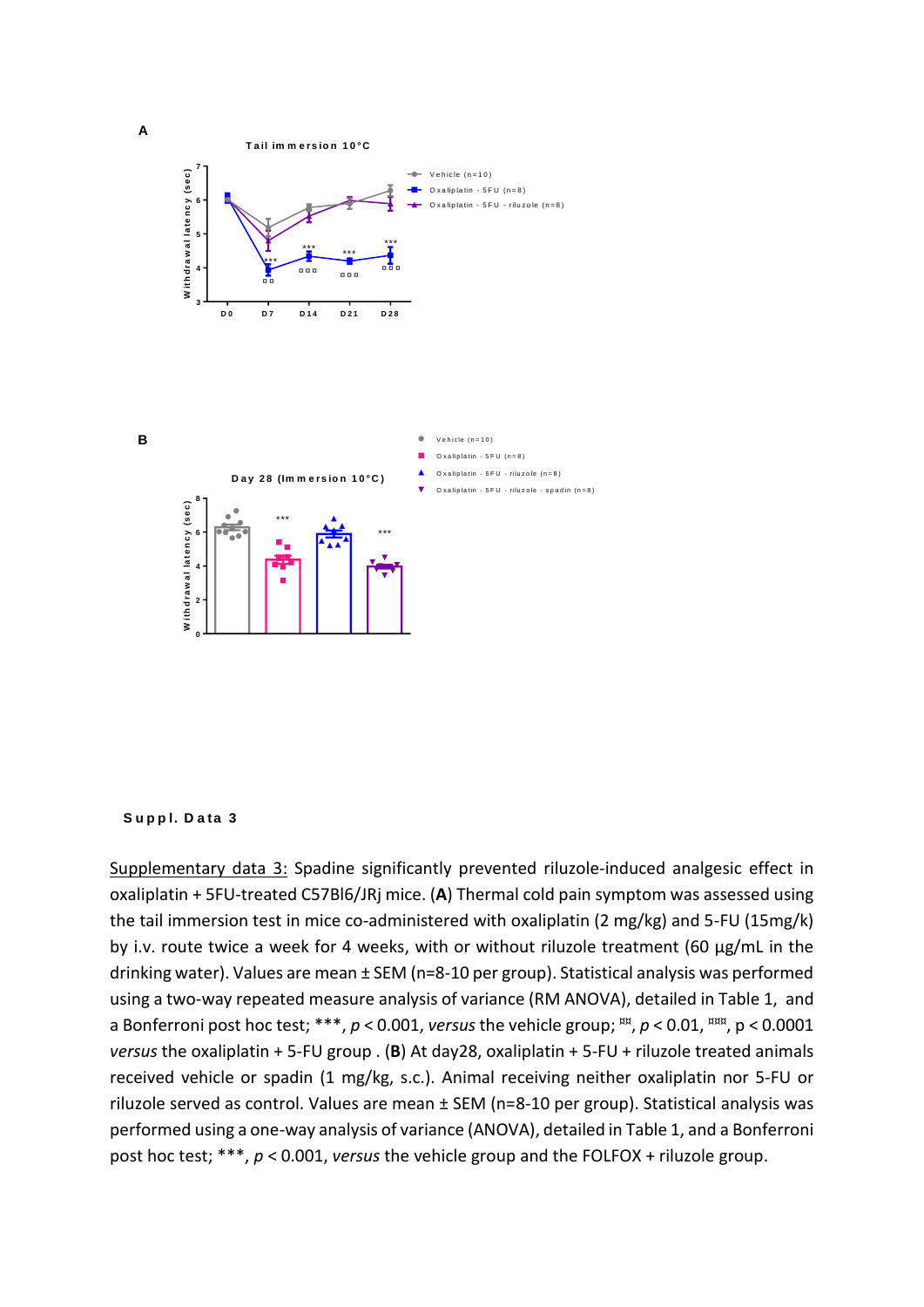

## **S <sup>u</sup> p p l. d <sup>a</sup> ta 4**

Supplementary data 4: Riluzole exerts an analgesic effect in oxaliplatin-treated TREK-1<sup>+/+</sup>, but not in TREK-1<sup>-/-</sup>, mice in the presence of a fully developed allodynia (day 28). Thermal cold pain symptom was assessed using the tail immersion test in mice administered with oxaliplatin (6 mg/kg, i.p.) or vehicle (Glucose 5%) twice a week for 4 weeks. Riluzole (7.5 mg/kg, i.p.) was administered at day 28. Values are mean ± SEM (n=11-12 per group). Statistical analysis was performed using a two-way repeated measure analysis of variance (RM ANOVA), detailed in Table 1, and a Bonferroni post hoc test; \*\*\*, p < 0.001, TREK-1<sup>+/+</sup> vehicle group versus TREK-1 +/+ riluzole group.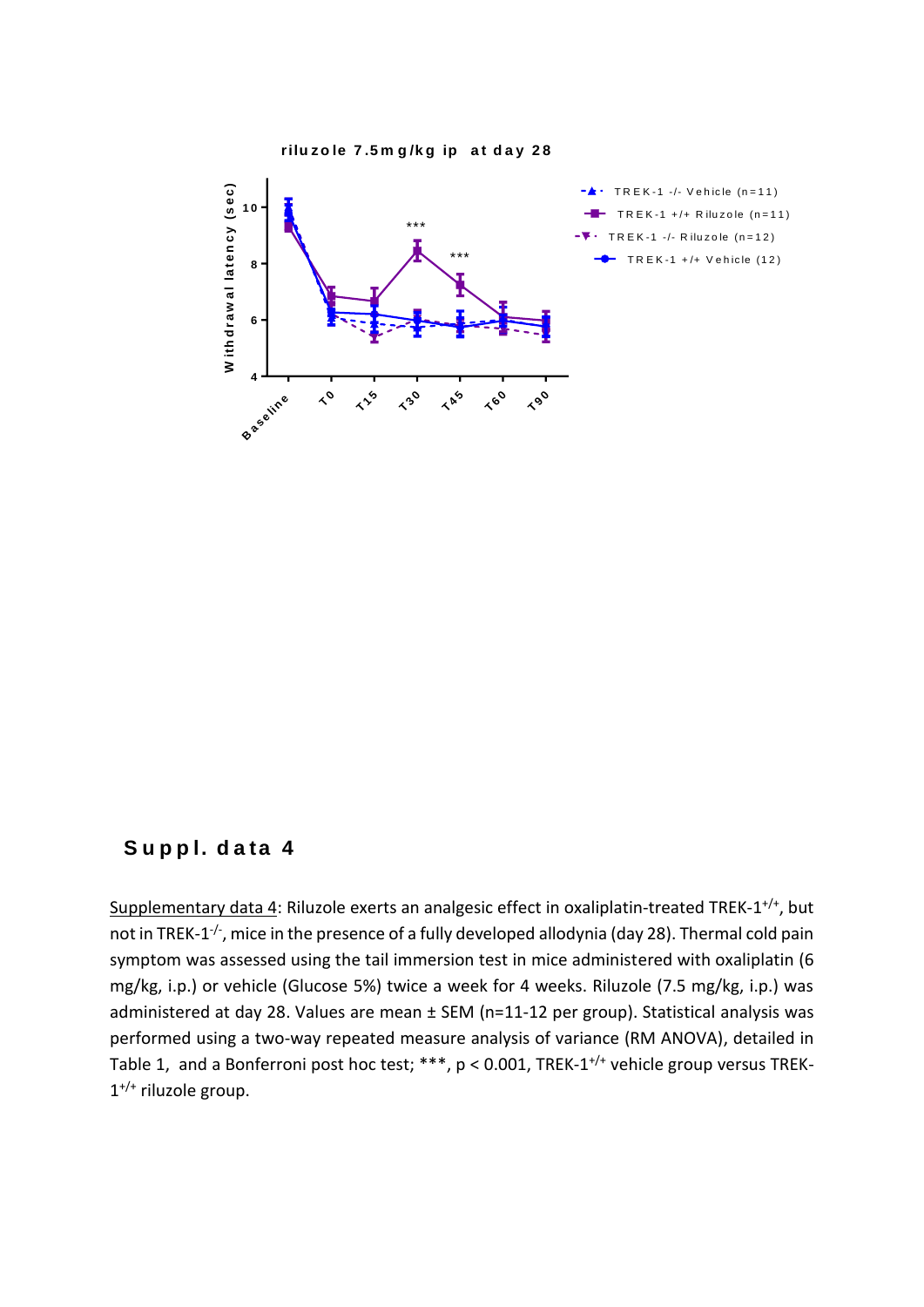$Veh-Veh$  (n=5)  $V e h - R$  ilu zo le  $(n=5)$ O x a lip latin  $(n=6)$  $O$  x a lip latin R ilu zo le  $(n=6)$ 

 $\bullet$ п





Supplementary data 5: Sensory-motor abilities are not impaired in early phase of oxaliplatininduced neuropathy development in C57Bl6/J mice. Fine motor coordination (A), balance (B) and dexterity (C) were assessed using the beam walking and the adhesive removal tests at day 7 after two injections of oxaliplatin (6 mg/kg, i.p.) with or without riluzole treatment (60 µg/mL in the drinking water). Values are mean ± SEM (n=5/6 per group). Statistical analysis was performed using a two-way analysis of variance (ANOVA), detailed in Table 1.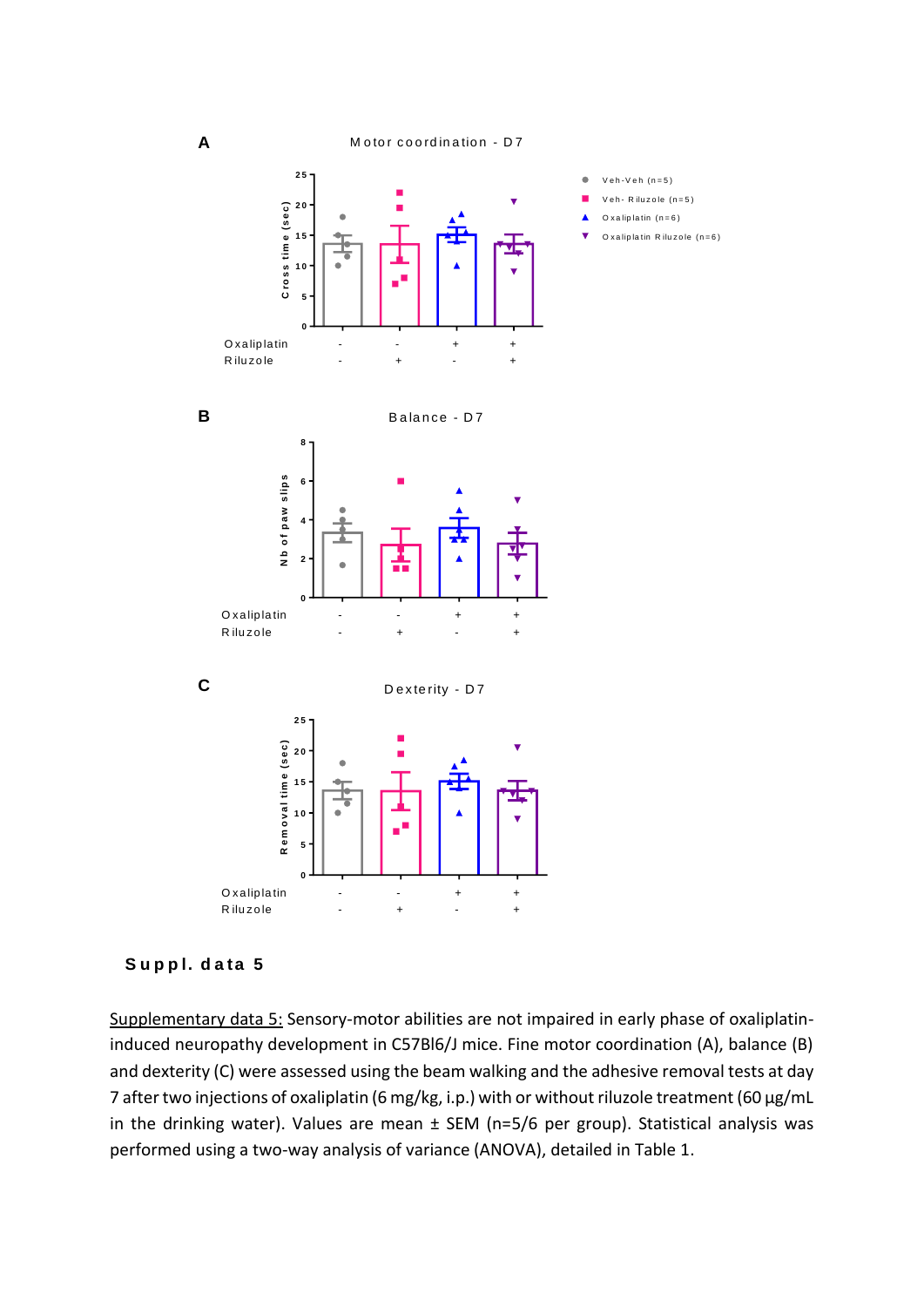

**B**



### **S u p p l. d a ta 6**

Supplementary data 6: (A) Transmission electron microscopy (TEM) image showing normal and abnormal mitochondria (white arrowhead: normal mitochondria; black arrowhead: vacuolated mitochondria; black arrow: degradated mitochondria) observed from sciatic nerves (scale bar = 500nm). (B) Percentage of normal mitochondria found in sciatic nerves myelinated and amyelinated fibers from the riluzole, oxaliplatin and oxaliplatin + riluzole groups. Values are mean ± SEM (n=3 per group). Statistical analysis was performed using a one-way analysis of variance (ANOVA), detailed in Table 1.